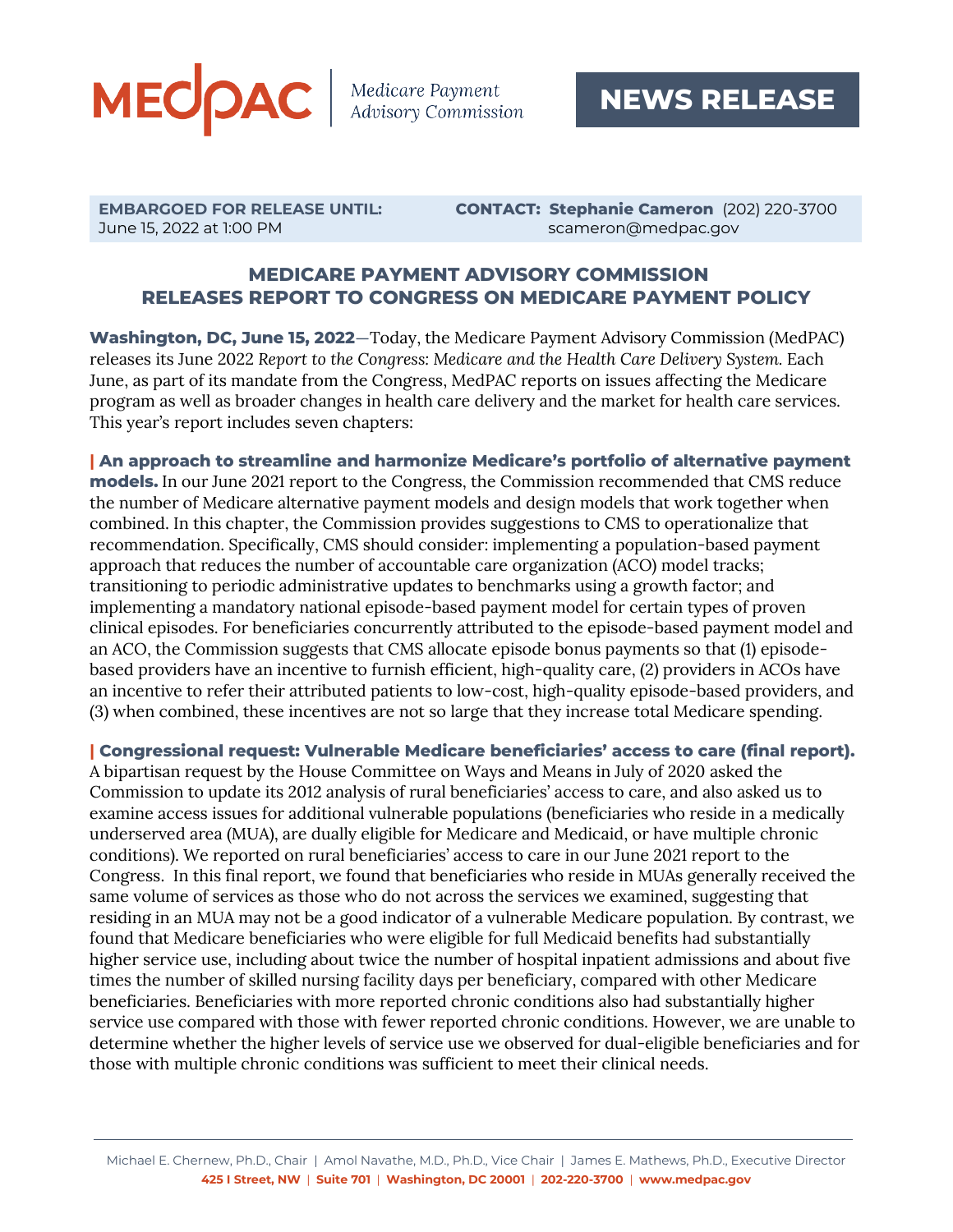**| Supporting safety-net providers.** Medicare beneficiaries with low incomes often have the greatest health care needs but the fewest personal resources to address those needs, making it critical to ensure that they have access to a safety net of health care providers. However, treating low-income beneficiaries might entail extra costs that are not sufficiently accounted for in Medicare's standard payment systems and can generate lower revenues for providers, which could result in diminished access to or quality of care for beneficiaires. This chapter discusses a two-part framework, potentially applicable across provider sectors, to identify providers who serve a disproportionate share of these beneficiaries and evaluate whether new Medicare safety-net funding might be warranted. We initially apply this framework to identify safety-net hospitals using a Safety-Net Index (SNI). Our results suggest that the SNI is a better predictor of financial strain on hospitals at which Medicare beneficiaries make up large shares of their patient population than the current disproportionate share (DSH) measure, and thus could better target Medicare funds to safety-net hospitals.

**| Addressing high prices of drugs covered under Medicare Part B.** Medicare spending on Part B-covered prescription drugs is substantial and growing rapidly, due primarily to the high prices Medicare pays both for new treatments and for existing drugs. By statute, Medicare pays for most Part B drugs and biologics at a rate of 106 percent of the average sales price (ASP + 6 percent) and does not have the flexibility to pay for Part B drugs in a way that balances a drug's net clinical benefit with appropriate incentives for innovation, and affordability for beneficiaries and taxpayers. In this chapter, we discuss three approaches to improve price competition and payment of Part B drugs by the Medicare program. To address high launch prices of select "first-in-class" Part B drugs that the FDA approves with uncertain clinical evidence, the Congress could give the Secretary discretion to use coverage with evidence development (CED) to collect clinical evidence and set a cap on the drug's payment rate based on the new product's estimated incremental clinical benefit and cost compared to the standard of care. To spur manufacturer competition among drugs with similar health effects, the Congress could give the Secretary the authority to use internal reference pricing, which would give manufacturers an incentive to lower their prices relative to competitors. To address concerns about possible financial incentives associated with Medicare Part B's current 6 percent drug add-on payment, the add-on could be modified by placing a fixed dollar limit on the add-on payment, converting a portion of the percentage add-on to a fixed fee, or a combination of these approaches.

**| Improving the accuracy of Medicare Advantage payments by limiting the influence of outliers in CMS's risk-adjustment model.** The Medicare program pays managed care plans that participate in the Medicare Advantage (MA) program a risk-adjusted monthly capitated amount to provide Medicare-covered services to their enrollees. The purpose of risk adjusting payments is to accurately predict average costs for beneficiaries with the same clinical and demographic attributes that affect health care costs, reducing incentives for plans to select patients, while giving them an incentive to manage their enrollees' conditions to keep their costs down. The CMS–HCC riskadjustment model has largely been successful in serving its general purpose, but inaccuracy introduced into the model by outlier beneficiaries who have the largest differences between actual medical costs and the costs predicted by the model is a concern. To address inaccuracy introduced in the model by outliers, we evaluate a modification to the CMS–HCC risk-adjustment model that redistributes a share of annual beneficiary costs in the fee-for-service data used to estimate the riskadjustment model coefficients. This modification substantially improves the predictive power of the CMS-HCC model.

**| Aligning fee-for-service payment rates across ambulatory settings.** Medicare payment differences for the same service across ambulatory settings—hospital outpatient departments